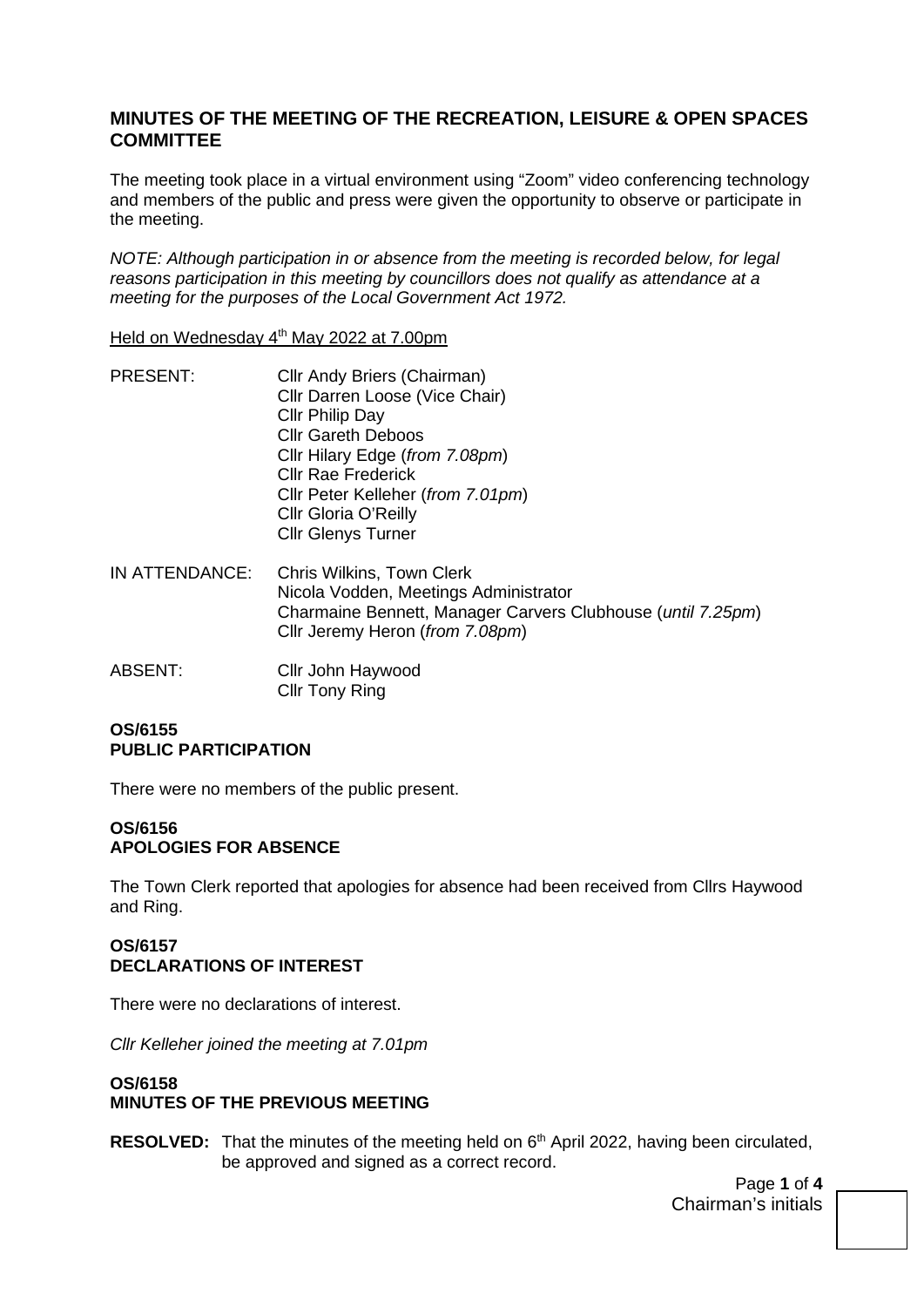## **OS/6159 CARVERS CLUBHOUSE**

The Manager reported things are going well at the centre. Two members of staff have moved on and there are new staff at the weekends who are settling in well. A number of young volunteers have come forward following an advert through Ringwood School, as the experience is suitable for their Duke of Edinburgh awards. The café has been quieter than it usually is, but is doing well for the time of year and footfall varies according to the weather. Group bookings are steady and there is not much capacity to take on any new hirers.

There are a number of building management issues and she provided detail in relation to the CCTV, front entrance door and fire door. There will be a closure of the Clubhouse for a few days to redecorate.

*Cllr Edge and Cllr Heron joined the meeting at 7.08pm.* 

An activity day was organised at Easter, aimed at the 10-15 year age group and an estimated 300-400 people attended. There was positive feedback received on last year's Summer activities and some good suggestions, which will help shape this year's Summer programme. In addition, there will be access to football, table tennis, tennis and basketball seven days a week and a Skatepark competition on 19<sup>th</sup> August.

There had been a recent report of anti-social behaviour in the evenings and people are being encouraged to pass details on to the police. The Manager was working with the local Neighbourhood Policing Team and NFDC to hold on to CCTV footage.

The Manager was congratulated on the work invested in getting the Clubhouse moving in the right direction.

Carvers Working Party had met earlier in the day  $(4<sup>th</sup>$  May 2022) and the notes will be presented to the next Committee meeting.

**RESOLVED:** That the update in respect of Carvers Clubhouse be received.

| <b>CTION</b><br>mett<br>u |
|---------------------------|
|---------------------------|

## **OS/6160 EVENTS MANAGEMENT**

Cllr Frederick presented the notes of the Events Management Sub-Committee meeting on 26<sup>th</sup> April 2022 (*Report A*) and indicated all was in hand for the Queens Platinum Jubilee Celebrations.

**RESOLVED:** That the notes of the meeting of the Events Management Sub-Committee on 26th April 2022 (*Annex A*) be received.

## **ACTION C Bennett**

# **OS/6161 PLATINUM CELEBRATION MEMORIAL TREE PROPOSAL**

Members considered and agreed, in principle, a proposal from 41 Club for the donation of a memorial tree. The Town Clerk suggested the war memorial gardens may be the preferred

> Page **2** of **4** Chairman's initials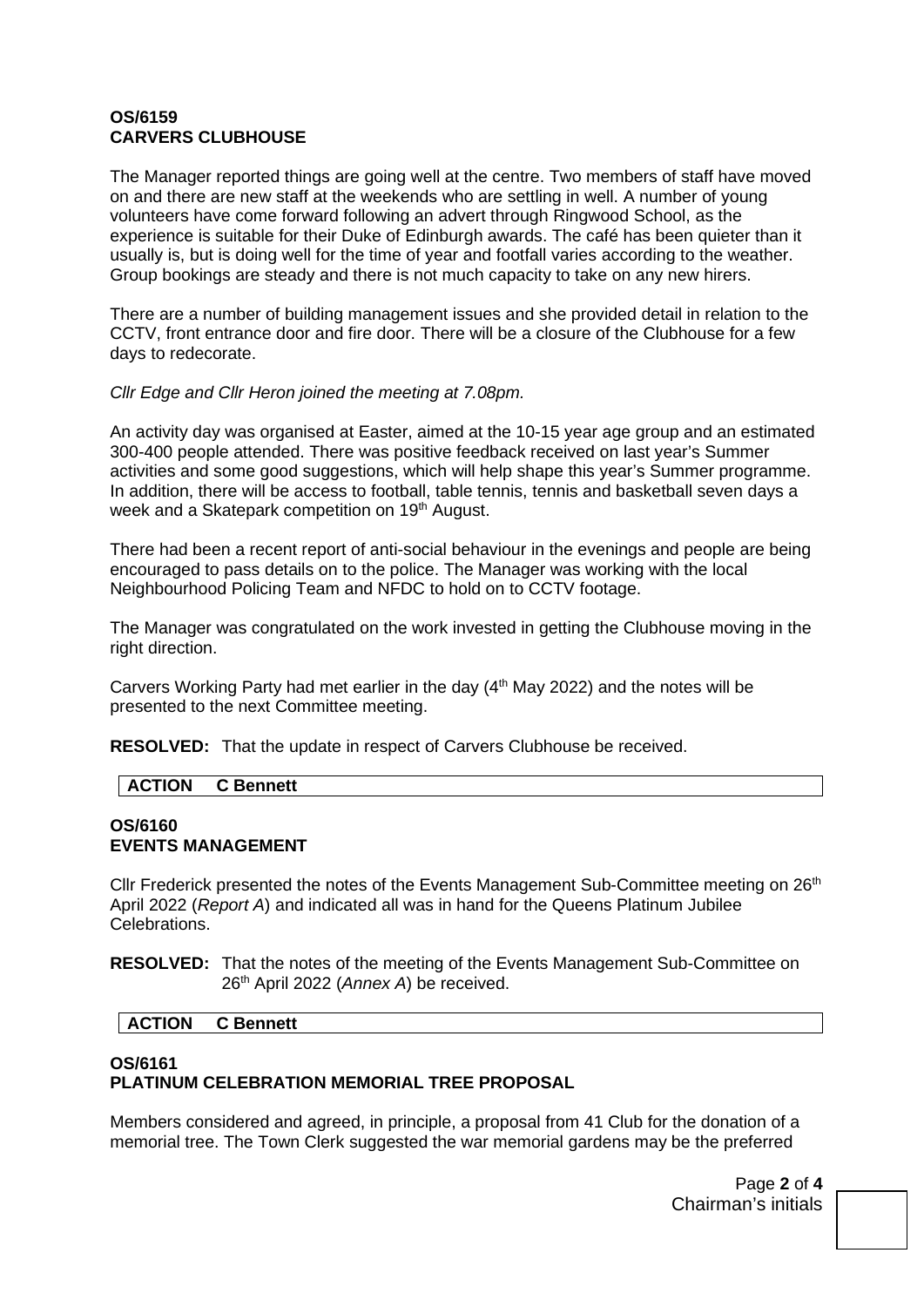location, with jubilee gardens as an alternative, and he would liaise further with 41 Club to finalise the details.

**RESOLVED:** That the offer from 41 Club to donate a memorial tree to celebrate the Platinum Jubilee be accepted, in principle, with the final location to be decided in consultation with the Town Clerk.

#### **ACTION C Wilkins**

## **OS/6162 MANAGEMENT OF BICKERLEY COMMON**

#### Unauthorised Parking

The Town Clerk indicated, although the matter had been considered before, in view of repeated requests from a member of the public, he added it as an agenda item for Members to give special consideration to the point and to ascertain if they wanted to consider possible further measures to address unauthorised parking on the Bickerley.

The impact of the newly installed 'No Parking' signs had been limited. It would be up to the Council to prosecute, but there are difficulties in bringing that into effect. The practicalities of enforcing against unauthorised parking was discussed and was hard to see an effective remedy. The Police nor NFDC/HCC traffic wardens could issue tickets, as it's privately owned land and in order for the Council to do this would involve some arrangement with DVLA for the disclosure of car owners' details.

Members were asked to indicate how important addressing this was to the Council, given that it would involve a great deal of staff time and effort. Costly legal advice would need to be sought which would never be recoverable. It was noted that complaints had been made by two members of the public and this prompted the Committee to question how much of an issue there was.

On balance and seeking to serve the interests of the whole community, Members agreed that there was a limit to what the Council could do. It had taken the matter seriously and sought to address the issue reasonably and practically, within the resources of the Council. It was decided that no more action be taken in respect of unauthorised parking on the Bickerley, at this time.

#### Strimming on the Bickerley

The Town Clerk explained that the grounds team had been unable to maintain areas of the Bickerley for a while, due to the water main works, which had now largely been removed. This had now resumed, however they were experiencing difficulties cutting the long grass around the dragon's teeth. Where they are in close proximity to the cars, the powerful petrol strimmers cannot be used, as there is no way of checking that there would be no damage from stones, etc.

He invited Members to consider whether to leave the grass, strim it or use weedkiller, although environmental issues surrounding the use of weedkiller were acknowledged. In the longer term, there would be a plan to move towards electric strimmers, but a solution was needed in the shorter term.

Observations and suggestions were put forward including referring the matter to the REAL Working Party for further expert consideration. This was agreed. In the meantime, it was decided that strimming should continue around the dragon's teeth (but not necessarily to ground level) and advance notice should be given when strimming will take place, so that anyone parking in the area is aware and parks at their own risk.

> Page **3** of **4** Chairman's initials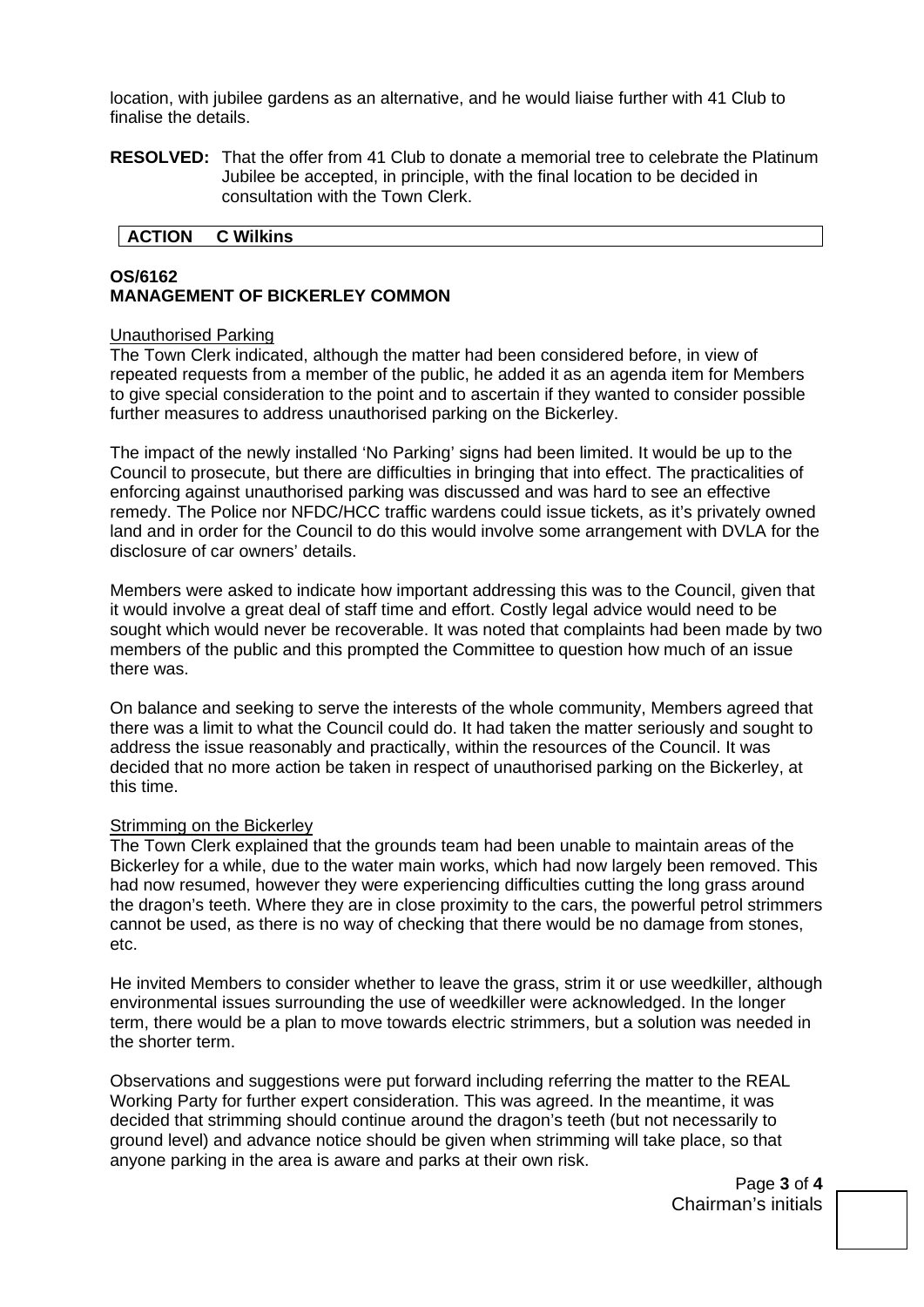**RESOLVED:** 1) That no further action be taken in respect of unauthorised parking on the Bickerley at this time; 2) That strimming around the dragon's teeth on the Bickerley resume and advance notice being given in the vicinity of the parking bays; and 3) That the REAL Working Party consider alternative solutions to strimming around the dragon's teeth at it's meeting on 6th May 2022.

ACTION C Wilkins

## **OS/6163 PROJECTS (current and proposed)**

The updated report had been circulated with the agenda (*Annex C*).

Members were asked to consider whether the emerging projects should remain as aspirations of this Committee. It was agreed that Brockey Sands was unviable and there were unlikely to be resources to pursue enhancements to Poulner Lakes (separate to NFDC looped path scheme) or land at Folly Farm, given the Councils other priorities and projects.

**RESOLVED: 1)** That the update in respect of projects be noted (*Annex C*); and 2) That Poulner Lakes, Brockey Sands and land at Folly Farm be removed from the proposed/emerging projects update.

#### **ACTION C Wilkins**

There being no further business, the Chairman closed the meeting at 8pm.

#### **Note: The text in the Action Boxes above does not form part of these minutes.**

| <b>RECEIVED</b> |  |
|-----------------|--|
| 25h May 2022    |  |

**APPROVED** 1st June 2022

TOWN MAYOR COMMITTEE CHAIRMAN

Page **4** of **4** Chairman's initials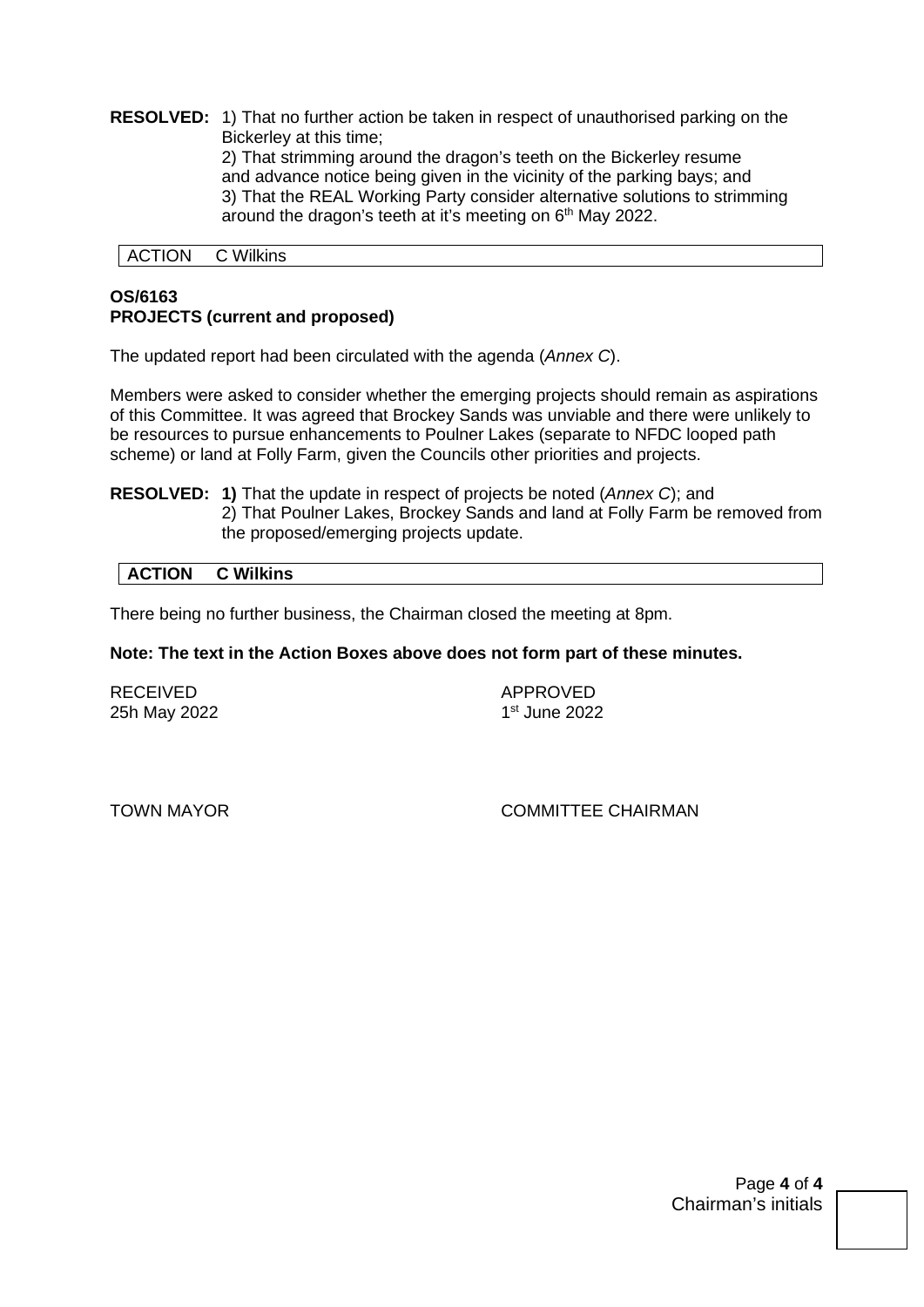## **Events Management Sub-Committee**

## **Notes of meeting held on Tuesday 26th April 2022 at 3pm on Zoom**

Present: Cllr Rae Frederick (Chair) Cllr Jeremy Heron Cllr Andy Briers

Cllr Philip Day *(Due to other commitments Cllr Day only attended part of the meeting).*

In attendance:

Charmaine Bennett, Events Manager Sam Bracher – Meeting Administrator

#### **1. Apologies for Absence**

No Apologies

#### **2. Declarations of interest**

No interests were declared.

#### **3. Minutes of the previous meeting – 22 March 2022**

**RESOLVED:** That the minutes of the meeting held on 22 March 2022 having been circulated, be approved, and signed as a correct record.

#### **4. Queen's Jubilee Celebrations**

Event Management Report submitted before the sub-event committee meeting **(see Annex A).** 

Event Management Plan and Risk Assessment for the Lighting of the Beacon event on 2<sup>nd</sup> June, submitted to the committee to approve *(see Annex B & C).* 

The Event Manager went through details for the Lighting of the Beacon event on 2<sup>nd</sup> June. She informed the group that herself and Cllr Day went for a site visit to the church and advised that there was a lot of detail to take into consideration, hence the need for the plan and risk assessment.

Key points agreed:

- Scaffolding to be assembled to clamp the beacon into place. The Event Manger will ask the scaffolding company to carry equipment needed up to the location of the Beacon and will request that that grounds team assemble the equipment prior to this.
- There is a need for two fire marshals to attend when the Beacon is lit and for an hour after this. The Event Manager requested assistance from Event Sub-Committee members to find suitable fire marshals. *Action agreed below.*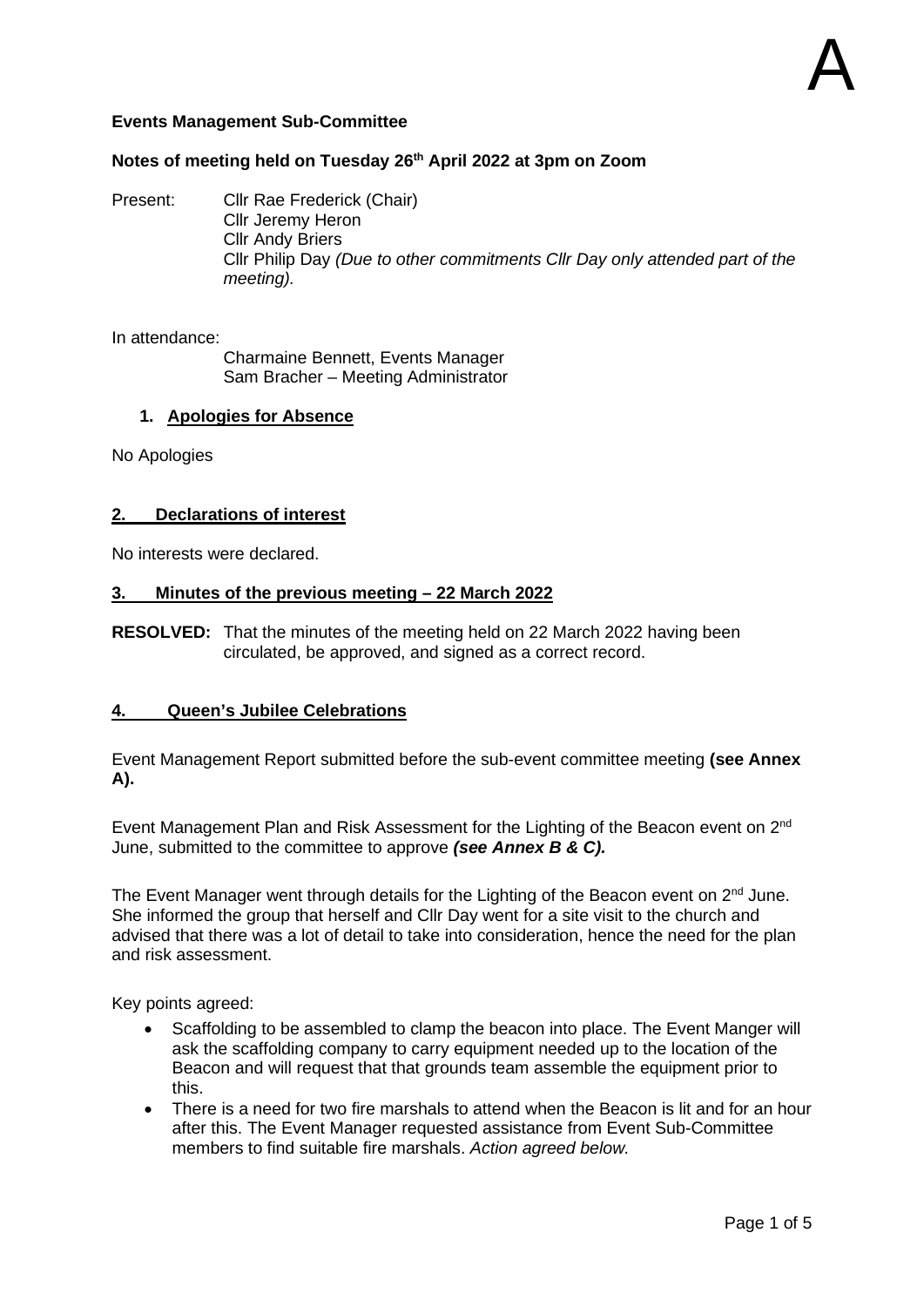The Event Manager highlighted the need for the current Mayor to narrate at the event, welcoming people and introducing the Piper/Bugler/Choir etc.

The Event Manager asked the committee if they thought there was a need to write to residents in the area detailing the event to avoid minimal traffic and car movement in the area. *Action agreed below.*

The Event Manager will liaise with the Grounds Team for the benches and bike racks to be removed from Market Place and put metal barriers out on the day before the event (Wed 1<sup>st</sup> June).

## **The Event Sub-Committee approved the event plan and risk assessment for the Lightening of the Beacon Event.**

The Event Manager moved on to discussions regarding the second Jubilee event – **Party in the Park on Sunday 5th June.**

Highlighted that there will be an online programme available for this event that will be accessed via a QR code at the gate. There was a request for someone to write some introduction text for this. *Action agreed below.*

With regards to marketing for the event, the Event Manager confirmed that The Furlong Shopping Centre have agreed that a banner can be installed on the fence by Waitrose. It was agreed by sub- committee members to take up this offer with a celebration banner, directing them to the events page on the website for more info, using similar design to poster already created. *Action agreed below.*

Sub-committee members also agreed that there was a need to purchase a full-page advert for Party in the Park in the next edition of the Ringwood & Fordingbridge news using the poster artwork already created. *Action agreed below.*

The Event Manager highlighted that a Compere was needed for this event and future events in Ringwood. The ideal scenario would be to have a bank of compares available to call upon. *Action agreed below.*

Also looking to obtain historical images of Ringwood to showcase "Seven Decades of Ringwood" on the big screen. *Action agreed below.*

Following the Community Meeting for the event, Ringwood 3<sup>rd</sup> Scouts approached the Event Manager to have a small gazebo on site with a fire pit and cooking base. They also wanted a small static display to showcase Scouting memorabilia. After a short discussion it was agreed, taking into consideration fire safety issues, that the best place for this activity could perhaps be in the same area as the Punch & Judy tent when they have finished their shows. There will also a Tug of War competition between local schools being organised by Adam Skirton of Poulner Baptist Church.

Discussions also took place with regards to having a conversation with voluntary organisations – Rotary Club of Ringwood, Ringwood Men's Shed and Ringwood Carnival to state that the Jubilee event is non-profit making so there will be no donations available to the organisations. Thought it would be best to have this conversation before the event.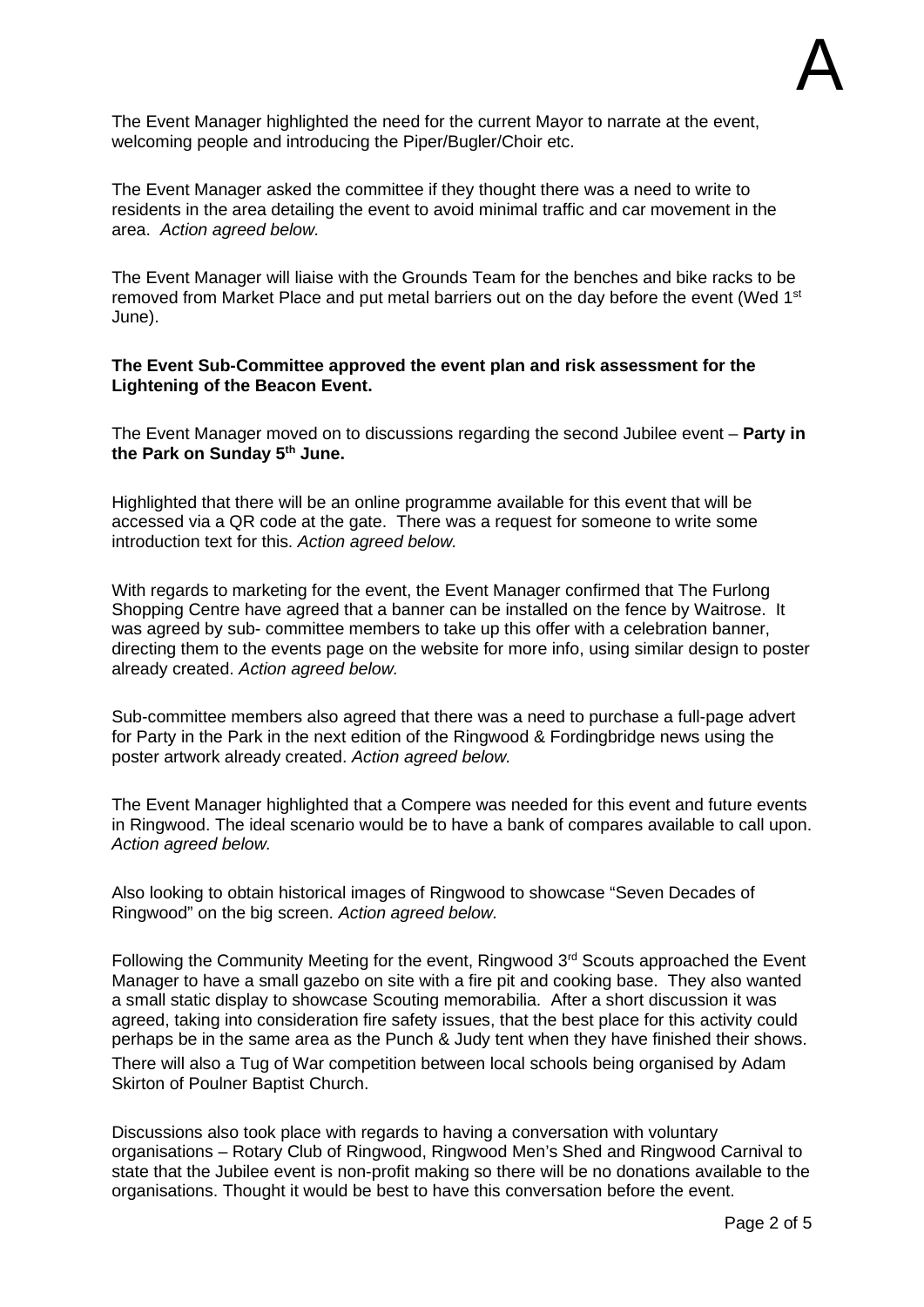The Event Manager asked the group if anyone was willing to run a Pimms Stall at the event, as this is usually organised and run by Councillors. *Action agreed below.*

The Event Manager asked for an update on Sponsorship for the event. *Action agreed below.* 

The Event Manager to deal with Bins for site and First Aid. Currently no response from St Johns Ambulance. *Action agreed below.*

"Reusable Glass Process at Events" report submitted to committee (Annex D). The event manager went through the report and process for this.

Key points made:

- All returned glasses should be kept in a secure area.
- Good opportunity to make profit on this for re-investment into the scheme and great to be able to show the environmental impact from initiatives like this.
- As we want people to return the glasses it was suggested that the return point/deposits back area should be by the bar rather than at the exit gate.
- The Event Manager has approached the Town Clerk and Finance Manager to request a float so the deposits back process is smooth.
- It was noted that the sponsor company for this scheme should receive some good recognition for this at the event and in the lead up.

The final item discussed on this Agenda Item was donations on the gate. Cllr Frederick suggested that we do not advertise a suggested donation amount and leave it opened ended in the hope that people are more generous. If asked the suggested amount is £2 per adult.

It was highlighted that 50% of donations will go towards event running costs and 50% goes to selected charities. *Action agreed below.*

| <b>ACTIONS:</b> | 1. Cllr Heron to try and source two volunteer fire marshals to attend the<br>Beacon of Light event.                                                                |
|-----------------|--------------------------------------------------------------------------------------------------------------------------------------------------------------------|
|                 | 2. The Event Manager to co-ordinate a letter to residents regarding the<br>Beacon of Light event details and requests to them.                                     |
|                 | 3. The Event Manager to liaise with the grounds team regarding getting<br>the site ready on Wed 1 <sup>st</sup> June, in preparation for Beacon of Light<br>event. |
|                 | 4. Cllr Frederick and Cllr Ring to test the wrap around tree Christmas<br>lights prior to the event.                                                               |
|                 | 5. The Event Manager to co-ordinate with the leader of the choir to<br>check their preparations are going to plan.                                                 |
|                 | 6. Cllr Frederick to write Introduction text for programme and pass onto<br>the Event Manager.                                                                     |
|                 | 7. The Event Manager to purchase a banner for the Furlong site and co-<br>ordinate advertising in the Ringwood & Fordingbridge news.                               |
|                 | 8. Members of the committee to send any suggestions for Comperes<br>over to Rae to co-ordinate.                                                                    |
|                 | 9. Cllr Frederick to approach Memories of Ringwood Facebook page to<br>see if they can provide historical images for the big screen.                               |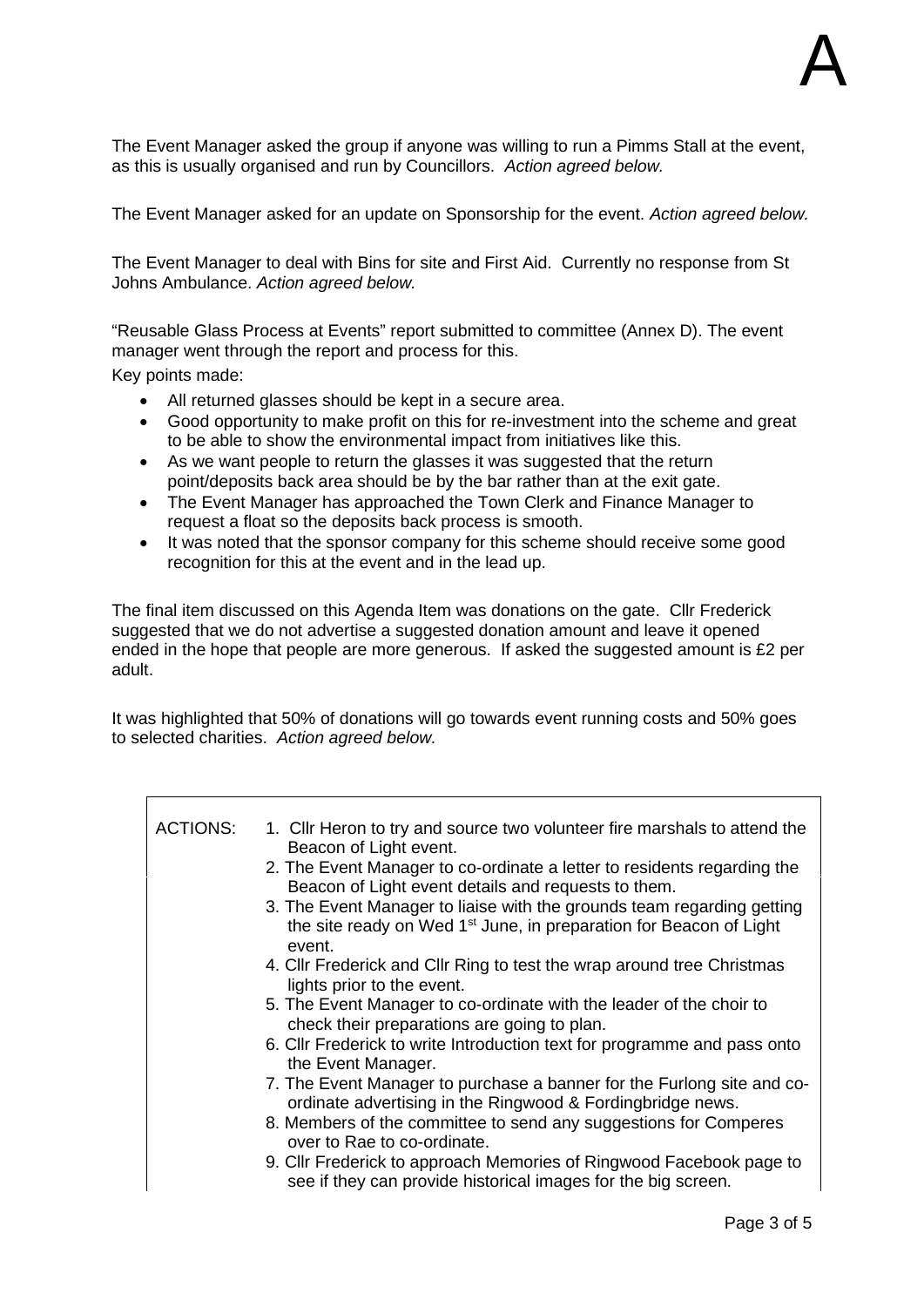

| 10. The Event Manager to send big screen spec details to Cllr Frederick<br>to co-ordinate images on screen.<br>11. The Event Manager to liaise with Ringwood 3rd Scouts for suitable<br>location for their activities.<br>12. The Event Manager to arrange an informal meeting with Reps from<br>the Rotary Club, Men's Shed and Ringwood Carnival to go through<br>jobs on the day and have discussion regarding the fact there are no<br>donations to organisation available for this event.<br>13. The Event Manager to continue to try and contact a rep from the<br>Round Table with regards to logistics of the event.<br>14. Cllr Heron to speak with Cllr Day (after he had to leave the meeting)<br>with regards to the logistics and timings for running a Pimms stall. He<br>will also ask Cllr Day his advice on what fees to charge the<br>Fairground operators on the day if we are looking for a maximum of<br>five rides and asking them to keep the costs low to the members of<br>public attending.<br>15. The Event Manager to order bins from commercial company for the<br>event.<br>16. The Event Manager to chase St Johns Ambulance re first aid cover.<br>If no success she will approach other companies.<br>17. Local charities Spiral Blue, Stable Family Home Trust and Ringwood<br>United Charities were put forward to receive a contribution from<br>donations received at the event. Cllr Frederick will take this<br>recommendation to the next Recreation, Leisure and Open Spaces<br>meeting for approval. |
|------------------------------------------------------------------------------------------------------------------------------------------------------------------------------------------------------------------------------------------------------------------------------------------------------------------------------------------------------------------------------------------------------------------------------------------------------------------------------------------------------------------------------------------------------------------------------------------------------------------------------------------------------------------------------------------------------------------------------------------------------------------------------------------------------------------------------------------------------------------------------------------------------------------------------------------------------------------------------------------------------------------------------------------------------------------------------------------------------------------------------------------------------------------------------------------------------------------------------------------------------------------------------------------------------------------------------------------------------------------------------------------------------------------------------------------------------------------------------------------------------------------------------------------------|
|                                                                                                                                                                                                                                                                                                                                                                                                                                                                                                                                                                                                                                                                                                                                                                                                                                                                                                                                                                                                                                                                                                                                                                                                                                                                                                                                                                                                                                                                                                                                                |

## **5. Ringwood Grand Fireworks**

No updates to report in this meeting.

## **6. Remembrance Day Parade**

No updates to report in this meeting.

## **7. Ringwood Winter Wanderland**

The Event Manager confirmed that 50% of capacity for stalls has been booked and anticipating being fully booked by September.

It is hopeful that there will be a local produce area at the event in collaboration with New Forest Marque.

## **8. Any Other Business**

ACTIONS: 1. The Event Manager to arrange weekly informal meetings for members of the sub-committee to attend in the run up to the Jubilee events. These will be on a Tuesday at the London Tavern 18:30.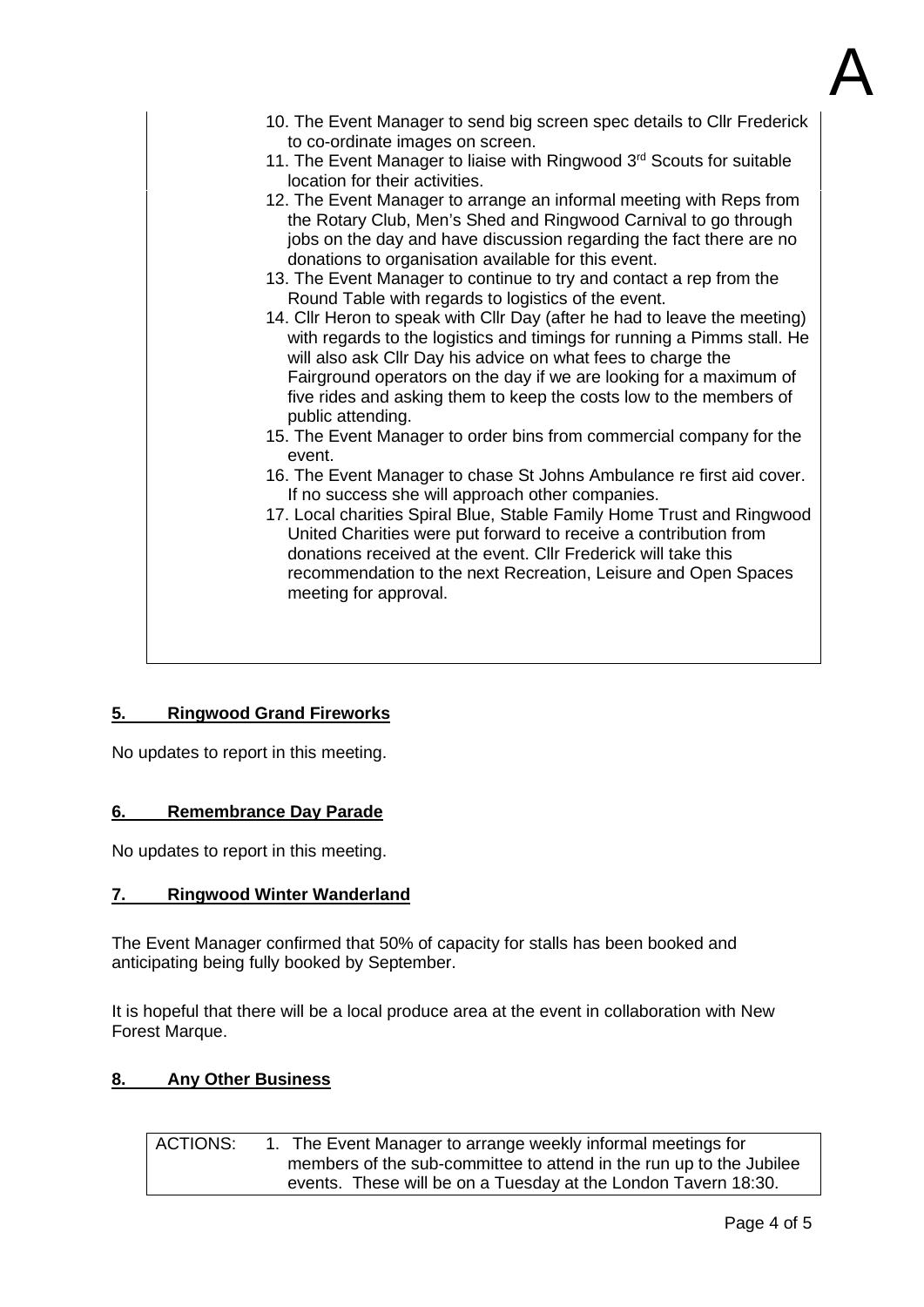There being no further business, the meting concluded at 16:18.

The next Event Sub-Committee meeting is scheduled for Tuesday 24<sup>th</sup> May at 3pm via zoom.

RECEIVED APPROVED

RLOS COMMITTEE CHAIRMAN SUB-COMMITTEE CHAIRMAN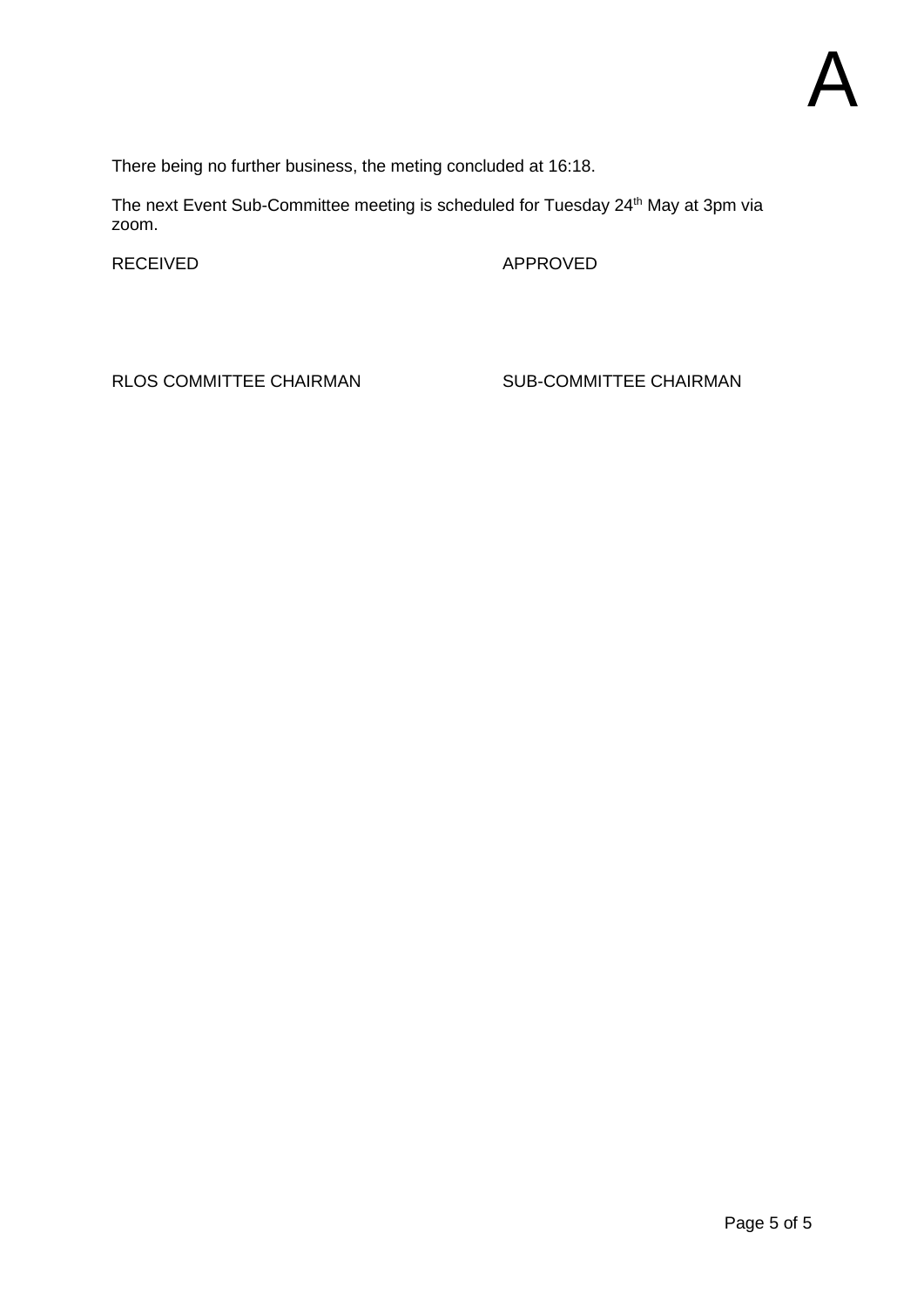## **Current Projects Update**

| No.                 | <b>Name</b>                                      | <b>Status</b>                                          | <b>Recent developments</b>                                                                                                                                                                                               | <b>Description and notes</b>                                                                                                                                                                                                                       | Lead Officer/Member | Financing                                                    |
|---------------------|--------------------------------------------------|--------------------------------------------------------|--------------------------------------------------------------------------------------------------------------------------------------------------------------------------------------------------------------------------|----------------------------------------------------------------------------------------------------------------------------------------------------------------------------------------------------------------------------------------------------|---------------------|--------------------------------------------------------------|
|                     |                                                  |                                                        |                                                                                                                                                                                                                          |                                                                                                                                                                                                                                                    |                     |                                                              |
| <b>Full Council</b> |                                                  |                                                        |                                                                                                                                                                                                                          |                                                                                                                                                                                                                                                    |                     |                                                              |
| FC1                 | Long Lane Football Facilities<br>Development     | In progress                                            | The scrutiny panel has met to review the project budget,<br>timeline and risk register. All funding other than Football                                                                                                  | A joint venture with Ringwood Town Football Club and AFC<br>Bournemouth Community Sports Trust to improve the<br>Foundation grant has been confirmed. FF grant application football facilities for shared use by them and the community.           | Town Clerk          | The current exped<br>contribution to th<br>limited to a mode |
| FC <sub>2</sub>     | Strategic Plan                                   | Work resumed in March<br>2022                          | due for decision in April.<br>Strategy-on-a-page approach approved at meeting on 30<br>March. Meeting arranged after Annual Assembly to discuss complete for start of budget-planning in Autumn 2022.<br>initial ideas.  | Exploring ideas for medium term planning. Aim to have                                                                                                                                                                                              | <b>Town Clerk</b>   | (but over a long to<br>Staff time only                       |
|                     | <b>Planning Town &amp; Environment Committee</b> |                                                        |                                                                                                                                                                                                                          |                                                                                                                                                                                                                                                    |                     |                                                              |
| PTE1                | Neighbourhood Plan                               | In progress                                            | Work continues on buliding evidence and drafting policies,<br>with the Plan focussing on 4 themes - Town Centre, Design Ringwood but limited in scope to a few specified themes.<br>& Heritage, Environment and Housing. | To prepare a Neighbourhood Plan for the civil parish of                                                                                                                                                                                            | Deputy Clerk        | Budget of £21,50<br>£3,000 in General<br>funded by Locality  |
| PTE <sub>2</sub>    | Human Sundial                                    | Complete, with<br>exception of<br>interpretation board | Work to refurbish human sundial and install surrounding<br>benches now complete. Interpretation board with details<br>of sundial, Jubilee lamp etc. to be designed and costed.                                           | Replacement of damaged sundial and surrounding paviors;<br>installation of removable benches to protect it for the future -<br>working with HCC (Principal Designer and Contractor)                                                                | Deputy Clerk        | £5,295.15 spent f<br>funded from CIL a<br>from Carnival      |
| PTE3                | <b>Crow Stream Maintenance</b>                   | Annual recurrent                                       | Spraying of stream banks undertaken 21/04/2022, annual<br>stream clearance to be scheduled for September.                                                                                                                | Annual maintenance of Crow Ditch and Stream in order to<br>keep it flowing and alleviate flooding                                                                                                                                                  | Deputy Clerk        | $£1,120$ spent to b<br>earmarked reserv                      |
| PTE4                | <b>Climate Emergency</b>                         | In progress                                            | Funds used to support Greening Campaign, community<br>litter-pick and Flood Action Plan leaflets.                                                                                                                        | Minor funding to support local initiatives.                                                                                                                                                                                                        | Cllr Deboos         | Budget of £1,000                                             |
| PTE5                | <b>Bus Shelter Agreement</b>                     | In progress                                            | Response awaited from ClearChannel on the financial<br>complications and on request for use of advertising space.                                                                                                        | Request by ClearChannel in Nov. 2020 for RTC to licence the<br>bus shelters in Meeting House Lane and the advertising on<br>them. Completion dependent on clarification of financial<br>issues (VAT treatment and non-domestic rates revaluation). | Town Clerk          | No financial impli                                           |
| PTE6                | <b>Shared Space Concept</b>                      | In progress                                            | NFDC agreed to liaise with HCC and, if resources permit,<br>arrange a scoping meeting to discuss ideas and possibilities, work on the Neighbourhood Plan.<br>with the intention of drawing up an action plan.            | Concept for town centre shared space identifed through                                                                                                                                                                                             | Deputy Town Clerk   |                                                              |
|                     |                                                  |                                                        | Projects being delivered by others which are monitored by the Deputy Clerk and reported to this committee:                                                                                                               |                                                                                                                                                                                                                                                    |                     |                                                              |
|                     | A31 widening scheme                              | In progress                                            | Scheme in progress and due for completion by end<br>November 2022.                                                                                                                                                       | Widening of A31 westbound carriageway between Ringwood Highways England (HE)<br>and Verwood off slip to improve traffic flow; associated town<br>centre improvements utilising HE Designated Funds                                                 |                     | <b>HE</b> funded                                             |

| <b>SWW Water Main Diversion</b><br>(associated with A31 widening<br>scheme) | Complete    | Bickerley reinstatement works being monitored.                                                                                                                                                 | Diversion of water main that runs along the A31 westbound<br>carriageway.                                                        | South West Water / Kier | HE funded     |
|-----------------------------------------------------------------------------|-------------|------------------------------------------------------------------------------------------------------------------------------------------------------------------------------------------------|----------------------------------------------------------------------------------------------------------------------------------|-------------------------|---------------|
| Moortown drainage<br>improvements                                           | In progress |                                                                                                                                                                                                | HCC considering a controlled opening of the system in<br>Moortown Lane to alleviate highway flooding                             | Hampshire CC            | Developers co |
| Pedestrian crossing Castleman<br>Way                                        | On hold     | Site does not meet HCC criteria for toucan crossing.<br>Agreed to revisit following promotion of cycle path through cycle route between town centre and Moortown<br>Forest Gate Business Park. | Toucan crossing in Castleman Way to improve pedestrian and Hampshire CC                                                          |                         | Developers co |
| Crow Lane Footpath                                                          | In progress | Developers' contributions paid to HCC to implement. Now<br>at preliminary design stage.                                                                                                        | New footpath to link Beaumont Park with Hightown Road,<br>alongside west of Crow Lane                                            | Hampshire CC            | Developers co |
| Surfacing of Castleman Trailway Complete                                    |             | Surfacing works completed early April 2022.                                                                                                                                                    | Dedication and surfacing of bridleway between old railway<br>bridge eastwards to join existing surfacaing                        | Hampshire CC            | Developers co |
| Railway Corner                                                              | In progress | Project supported by RTC.                                                                                                                                                                      | Project to improve and promote historical significance of<br>triangle of land at junction of Hightown Road and Castleman<br>Way. | <b>Ringwood Society</b> |               |

|     | <b>Policy &amp; Finance Committee</b> |                         |                                                                                                                       |                                                               |            |                 |
|-----|---------------------------------------|-------------------------|-----------------------------------------------------------------------------------------------------------------------|---------------------------------------------------------------|------------|-----------------|
| PF4 | Review of governance                  | In progress (aiming for | Revisions to Financial Regulations completed in September A major overhaul of standing orders, financial regulations, |                                                               | Town Clerk | Staff time only |
|     | documents                             | completion by Sept.     | and committee terms of reference in March. The Scheme committee terms of reference, delegated powers, etc.            |                                                               |            |                 |
|     |                                       | 2022)                   | of Delegation will next be updated.                                                                                   | Routine periodic reviews will follow completion of this work. |            |                 |



xpectation is that the Council's to the project will, in effect, be odest loss of income from the site ng term).

,500 (£3,800 in 2021/22 budget, eral Reserve and £14,700 to be ality grant) ent from budget of £10,657 to be  $CIL$  and contributon of £5,249.15

to be funded by transfer from serve

nplications

ontributions

ontributions

ontributions

ontributions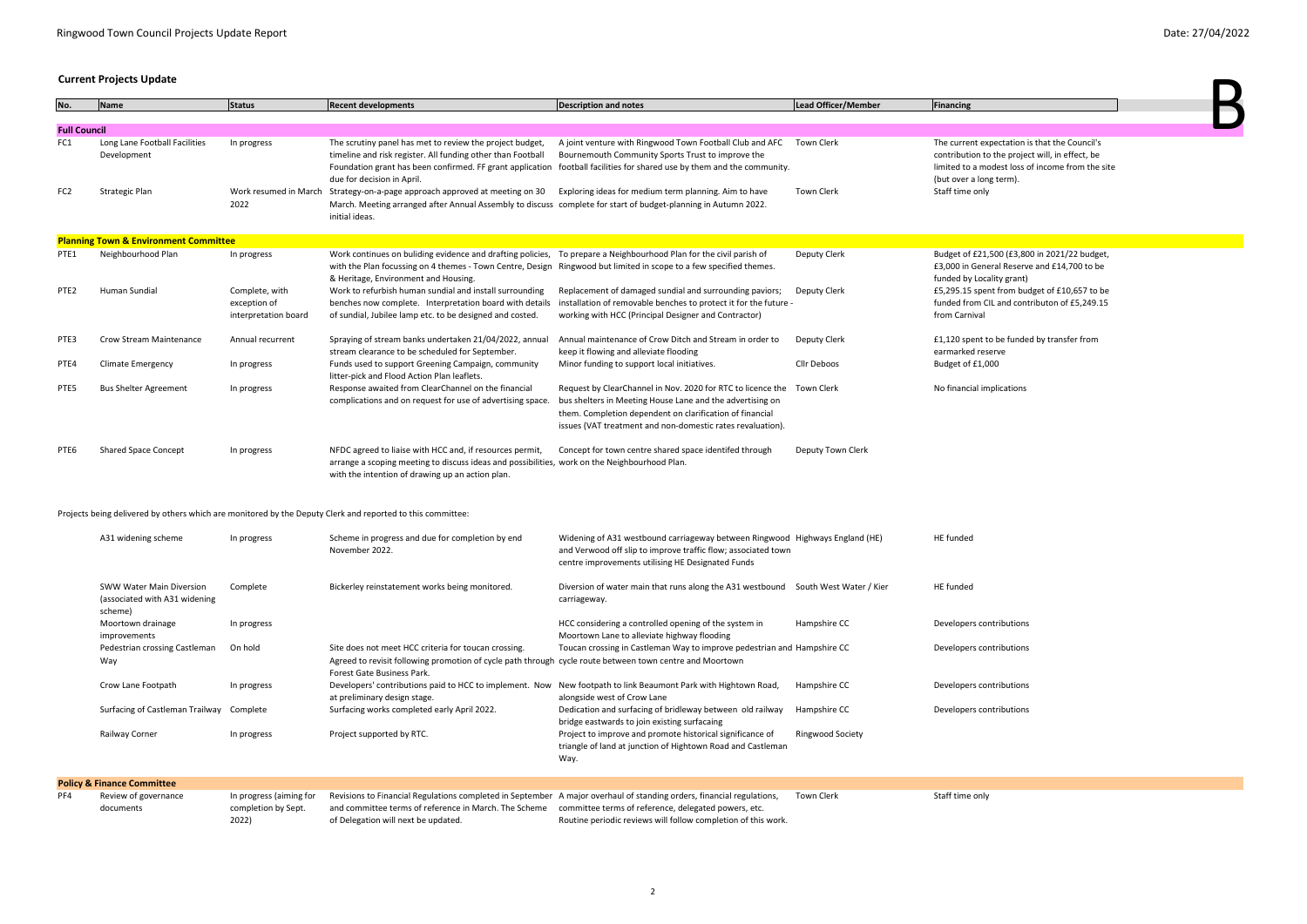## Ringwood Town Council Projects Update Report Date: 27/04/2022

| PF5    | Poulner Lakes Lease                                    | On hold                                                                                                                      | Awaiting track maintenance solution - see Recreation<br>Leisure & Open Spaces Committee item RLOS21.                                                                                                                                                                                      | Negotiating a lease from Ringwood & District Anglers'<br>Association of the part of the site not owned by the Council                                                                                                                                                           | <b>Town Clerk</b> | Some provisior<br>may be needed                                                         |
|--------|--------------------------------------------------------|------------------------------------------------------------------------------------------------------------------------------|-------------------------------------------------------------------------------------------------------------------------------------------------------------------------------------------------------------------------------------------------------------------------------------------|---------------------------------------------------------------------------------------------------------------------------------------------------------------------------------------------------------------------------------------------------------------------------------|-------------------|-----------------------------------------------------------------------------------------|
| PF6    | Health & Safety Management<br>Support Re-procurement   | have new arrangements<br>fully in place by Sept.<br>2022)                                                                    | mid-2021 and aiming to Initial audit visit scheduled for 12 May.                                                                                                                                                                                                                          | In progress (commenced Worknest appointed. Revised policy and manual approved. Re-procuring specialist advice and support for discharge of<br>health and safety duties                                                                                                          | Town Clerk        | Support cost is<br>H&S and emple<br>into relevant b<br>additional cont<br>needed remair |
| PF7    | <b>Financial Procedures Manual</b>                     | In progress (Commenced Initial drafting in hand<br>Jan. 2022. Aiming to<br>complete by Aug. 2022)                            |                                                                                                                                                                                                                                                                                           | Preparation of a new manual for budget managers and other Finance Manager<br>staff detailing financial roles, responsibilities and procedures                                                                                                                                   |                   | Staff time only                                                                         |
| PF8    | Bickerley legal title                                  | Dec 2020. Progress<br>dependent on legal<br>procudures.)                                                                     | In progress (Commenced The Council has resolved to maintain its objection to the<br>application (which is now expected to be passed to the<br>Tribunal.) For legal reasons only basic information will<br>appear here. Councillors can obtain further details from<br>officers if needed. | An application to remove land from the Council's title has<br>been made                                                                                                                                                                                                         | Town Clerk        | Staff time plus<br>(one-off budge                                                       |
| PF9    | Greenways office leases                                | June 2021. Aiming to<br>complete in June 2022)                                                                               | In progress (Commenced A schedule of condition has been prepared. Dilapidations<br>and other works are being addressed. Legal work is in hand. The building is to be re-let as a whole to the tenant of the                                                                               | The tenant of the first floor suite has given notice and left.<br>ground floor suite.                                                                                                                                                                                           | Town Clerk        | There will be a<br>and some cost<br>These costs are                                     |
|        | <b>Recreation, Leisure &amp; Open Spaces Committee</b> |                                                                                                                              |                                                                                                                                                                                                                                                                                           |                                                                                                                                                                                                                                                                                 |                   |                                                                                         |
| RLOS4  | Grounds department sheds<br>replacement                | design work in April<br>2021. Aiming to establish on 4th May.<br>planning prospects and<br>likely cost by December<br>2022.) | In progress (Commenced Cllr Briers has kindly produced some initial drawings which A feasibility study into replacing the grounds maintenance<br>will be considered by Carvers Working Party when it meets team's temporary, dispersed & sub-standard workshop,                           | garaging and storage facilities. Combined with a possible new<br>car park for use by hirers of and visitors to the club-house.                                                                                                                                                  | Town Clerk        | Revised capita<br>£10,000 until v                                                       |
| RLOS5  | Cemetery development                                   | design work in April<br>2021. Aiming to establish<br>planning prospects and<br>likely cost by December<br>2022.)             | In progress (Commenced Officers are working with CDS to produce a detailed design Planning best use of remaining space, columbarium, etc.<br>for consideration by members.                                                                                                                |                                                                                                                                                                                                                                                                                 | <b>Town Clerk</b> | Capital budget<br>earmarked res                                                         |
| RLOS7  | <b>Bowling Club lease</b>                              | In progress (Club<br>renewed request for new<br>lease in Jan 2022.<br>Progress depends on<br>negotiations.)                  | Draft heads of terms of new lease under discussion                                                                                                                                                                                                                                        | Request by Ringwood Bowling Club for existing lease to be<br>renewed (current lease expires at the end of April 2023 and<br>does not include the site of the proposed new club-house).<br>The lease terms will also be reviewed for suitability to current<br>and future needs. | Town Clerk        | Staff time only<br>is deemed nec<br>reviewed as pa                                      |
| RLOS8  | Ringwood Youth Club                                    | On hold awaiting officer<br>availability                                                                                     |                                                                                                                                                                                                                                                                                           | Winding up the redundant CIO to terminate filing<br>requirements                                                                                                                                                                                                                | <b>Town Clerk</b> |                                                                                         |
| RLOS10 | Waste bin replacement<br>programme                     | April 2020)                                                                                                                  | In progress (Commenced The first 17 bins have been installed. The next batch were<br>ordered in March 2022.                                                                                                                                                                               | Three-year programme to replace worn-out litter and dog-<br>waste bins                                                                                                                                                                                                          | Grounds Foreman   | Budget of £2,0                                                                          |
| RLOS12 | Van replacement                                        | On hold awaiting officer<br>availability                                                                                     |                                                                                                                                                                                                                                                                                           | Replacing the grounds foreman's diesel van with an electric<br>vehicle                                                                                                                                                                                                          | Grounds Foreman   |                                                                                         |
| RLOS14 | Poulner Lakes waste licence                            | On hold awaiting officer<br>availability                                                                                     |                                                                                                                                                                                                                                                                                           | Arranging to surrender our redundant waste licence to avoid Town Clerk<br>annual renewal fees                                                                                                                                                                                   |                   |                                                                                         |
| RLOS16 | Town Safe                                              | availability                                                                                                                 | On hold awaiting officer Preliminary contacts with PCC and Conservation Officer                                                                                                                                                                                                           | Possible re-paint of this important survival, part of a listed<br>structure                                                                                                                                                                                                     | <b>Town Clerk</b> |                                                                                         |
| RLOS17 | New allotments site                                    | March 2020, progress<br>dependent on progress<br>of legal formalities with<br>other party)                                   | In progress (Commenced Decision to proceed agreed. Legal work has been held up<br>by a pending application to Land Registry.                                                                                                                                                              | The transfer to this Council (pursuant to a s.106 agreement) Town Clerk<br>of a site for new allotments off Crow Arch Lane                                                                                                                                                      |                   | Staff time only                                                                         |
| RLOS18 | Cemetery map and registers<br>digitisation             | September 2020 and<br>proceeding in phases)                                                                                  | In progress (Commenced Registers have been scanned. Digital map is in the late<br>stages of preparation.                                                                                                                                                                                  | Digitisation of cemetery records to facilitate remote working, Town Clerk<br>greater efficiency and, eventually, direct public access                                                                                                                                           |                   | Revised capital<br>£5,000).                                                             |

In for legal advice or assistance d eventually.



s included in contract for both loyment support and factored oudget. The costs of any trol measures that may be in to be ascertained.

s cost of external legal support et agreed so far by members)

a temporary loss of rental income t of repairs and re-decorating. re currently being established.

I budget of £4,000 (originally virement to RLOS19)

t of £25,000 (carried into an serve)

y (unless outside legal assistance .<br>cessary). The rental income will be art of the renewal.

000 a year.

al budget of £5,467 (originally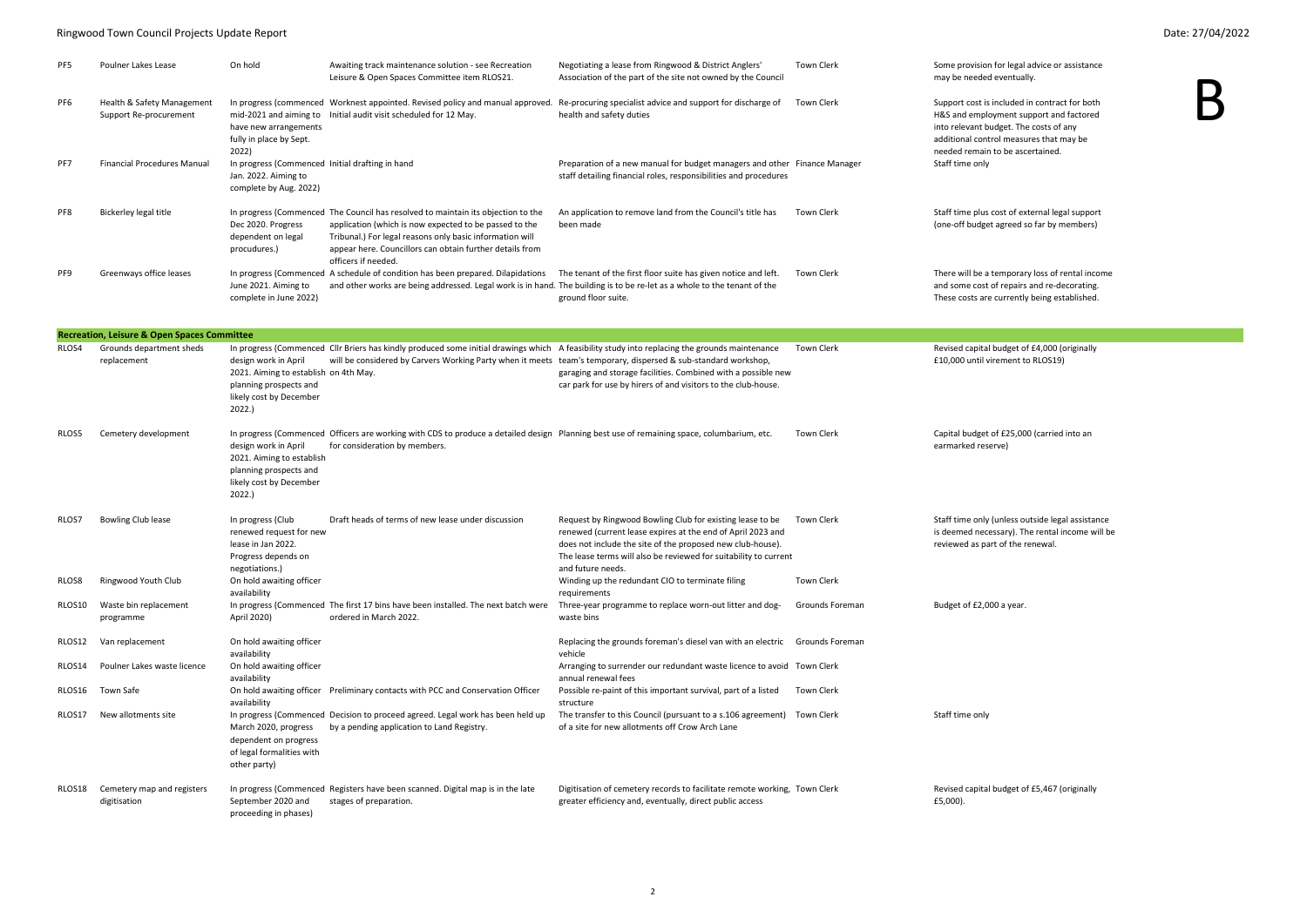# Ringwood Town Council Projects Update Report Date: 27/04/2022

| RLOS19 | Carvers Strategic Development                      | Feb. 2021)                                           | In progress (Commenced The Carvers Working Party met on 30 November to<br>consider service proposals from landscape designers.<br>Further proposals have been received and will be<br>considered at next meeting.                 | Devising a strategic vision and plan for the future of Carvers<br>Recreation Ground pulling together proposals for additional<br>play equipment and other features | Carvers Manager        | Revised budget<br>RLOS4).                                                   |
|--------|----------------------------------------------------|------------------------------------------------------|-----------------------------------------------------------------------------------------------------------------------------------------------------------------------------------------------------------------------------------|--------------------------------------------------------------------------------------------------------------------------------------------------------------------|------------------------|-----------------------------------------------------------------------------|
| RLOS20 | Detached youth outreach work                       | In progress                                          | The work trial agreed in February 2020 has concluded. A<br>report will be presented to the Carvers Working Party<br>when it meets next.                                                                                           | Trialling the provision of detached outreach work by<br>specialist youth workers.                                                                                  | <b>Carvers Manager</b> | Revised budget<br>£3,109.80 spent                                           |
| RLOS21 | Poulner Lakes track maintenance In progress (under | discussion since Jan.<br>2021)                       | Costs estimates for re-surfacing schemes obtained from<br>two suppliers. NFDC officers have been consulted about<br>related mitigation schemes and possible support.                                                              | Devising a sustainable regime for maintaining the access<br>tracks at Poulner Lakes to a more acceptable standard.                                                 | <b>Town Clerk</b>      | Yet to be settled                                                           |
| RLOS22 | Bickerley parking problem                          | In progress (under<br>discussion since Jan.<br>2019) | "No Parking" signs have been installed. Replacement<br>timber for "dragon's teeth" has been ordered and will be<br>installed shortly. A decorative sign reinforcing the message<br>has been designed and will be ordered shortly. | Unauthorised parking on the tracks crossing the Bickerley is<br>causing damage and obstruction                                                                     | Town Clerk             | The Council is w<br>whatever measu<br>time. Six No Parl<br>Estimated cost o |

None at present

# **Staffing Committee**

get of £6,000 (virement from



get of £9,500 (originally £5,500). ent to date.

s wholly responsible for the cost of  $\frac{1}{2}$  asures are taken including staff ere.<br>Parking signs cost £156.72. st of decorative sign is  $£1,244$ .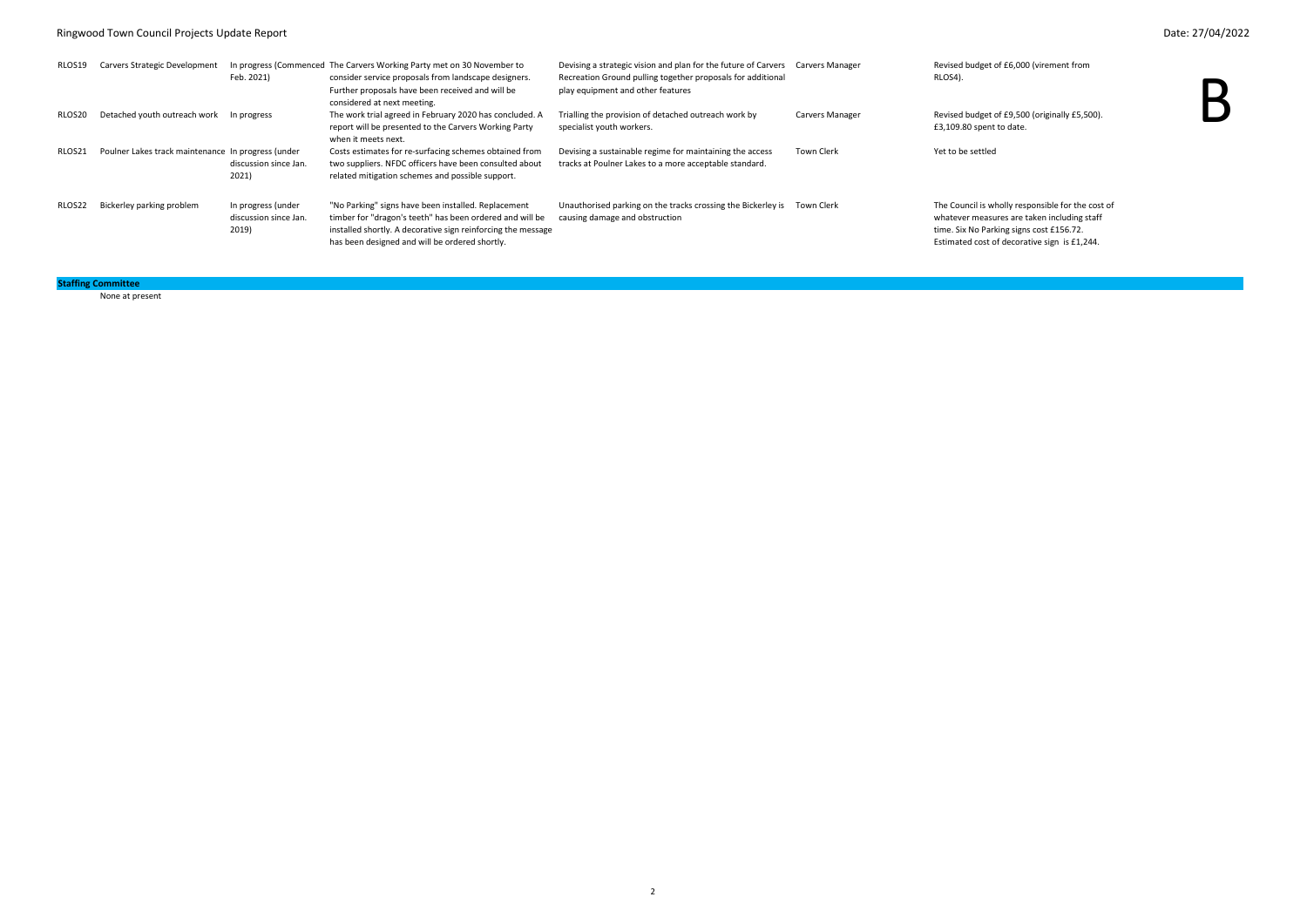# **Proposed/Emerging Projects Update**

|                     | <b>Proposed/Emerging Projects Update</b>               |                                                                                                     |                    |                                                                                                    |                                    |                       |                        |  |
|---------------------|--------------------------------------------------------|-----------------------------------------------------------------------------------------------------|--------------------|----------------------------------------------------------------------------------------------------|------------------------------------|-----------------------|------------------------|--|
| No.                 | Name                                                   | <b>Description</b>                                                                                  | Lead               | Progress / Status                                                                                  |                                    | <b>Estimated cost</b> | <b>Funding sources</b> |  |
|                     |                                                        |                                                                                                     |                    | <b>Recent developments</b>                                                                         | <b>Stage reached</b>               |                       |                        |  |
| <b>Full Council</b> |                                                        |                                                                                                     |                    |                                                                                                    |                                    |                       |                        |  |
|                     | None                                                   |                                                                                                     |                    |                                                                                                    |                                    |                       |                        |  |
|                     |                                                        |                                                                                                     |                    |                                                                                                    |                                    |                       |                        |  |
|                     | <b>Planning Town &amp; Environment Committee</b>       |                                                                                                     |                    |                                                                                                    |                                    |                       |                        |  |
|                     | Roundabout under A31                                   | Planting and other environmental enhancements                                                       |                    | Area being used by National Highways for<br>storage of materials during works to widen the<br>A31. | Floated as possible future project |                       |                        |  |
|                     | Lynes Lane re-paving                                   | Ringwood Society proposal                                                                           |                    |                                                                                                    | Floated as possible future project |                       |                        |  |
|                     | Rear of Southampton Road                               | Proposal by Ringwood Society to improve                                                             |                    |                                                                                                    | Floated as possible future project |                       |                        |  |
|                     |                                                        | appearance from The Furlong Car Park and                                                            |                    |                                                                                                    |                                    |                       |                        |  |
|                     | Dewey's Lane wall                                      | approaches<br>Repair of historic wall                                                               |                    | Re-build/repair options and costs are being                                                        | Shelved as a TC project            |                       |                        |  |
|                     |                                                        |                                                                                                     |                    | investigated                                                                                       |                                    |                       |                        |  |
|                     | Signage Review                                         | Review of signs requiring attention - e.g.<br>Castleman Trailway, Pocket Park, Gateway<br>Square    | Cllr Day           |                                                                                                    | Floated as possible future project |                       |                        |  |
|                     | Crow ditch                                             | Investigate works required to improve capacity<br>and flow of ditch alongside Crow Lane, between    |                    |                                                                                                    |                                    |                       |                        |  |
|                     |                                                        | Hightown Road and Moortown Lane                                                                     |                    |                                                                                                    |                                    |                       | Developers             |  |
|                     |                                                        |                                                                                                     |                    |                                                                                                    |                                    |                       | contributions          |  |
|                     | <b>Policy &amp; Finance Committee</b>                  |                                                                                                     |                    |                                                                                                    |                                    |                       |                        |  |
|                     | Paperless office                                       | Increasing efficiency of office space use                                                           | Cllr. Heron        | Discussions with Town Clerk and Finance                                                            |                                    |                       |                        |  |
|                     |                                                        |                                                                                                     |                    | Manager                                                                                            |                                    |                       |                        |  |
|                     | <b>Recreation, Leisure &amp; Open Spaces Committee</b> |                                                                                                     |                    |                                                                                                    |                                    |                       |                        |  |
|                     | <b>Poulner Lakes</b>                                   | Developing and improving facilities                                                                 | Cllr Heron         |                                                                                                    | Floated as possible future project |                       |                        |  |
|                     | <b>Brockey Sands</b>                                   | Environmental enhancements to this area                                                             | Cllr Day           | Judged to be unviable. Written report to follow.                                                   | Floated as possible future project |                       |                        |  |
|                     |                                                        | between the Bickerley and the Millstream                                                            |                    |                                                                                                    |                                    |                       |                        |  |
|                     | Land at Folly Farm                                     | Developing and improving this woodland site                                                         | Cllrs Heron & Ring |                                                                                                    | Floated as possible future project |                       |                        |  |
|                     | <b>Staffing Committee</b>                              |                                                                                                     |                    |                                                                                                    |                                    |                       |                        |  |
|                     | Re-grading of staff posts                              | A comprehensive review of staff posts to ensure Town Clerk<br>that the pay grades for each are fair |                    | Cost of independent consultant support being<br>researched                                         | Initial appraisal                  |                       |                        |  |